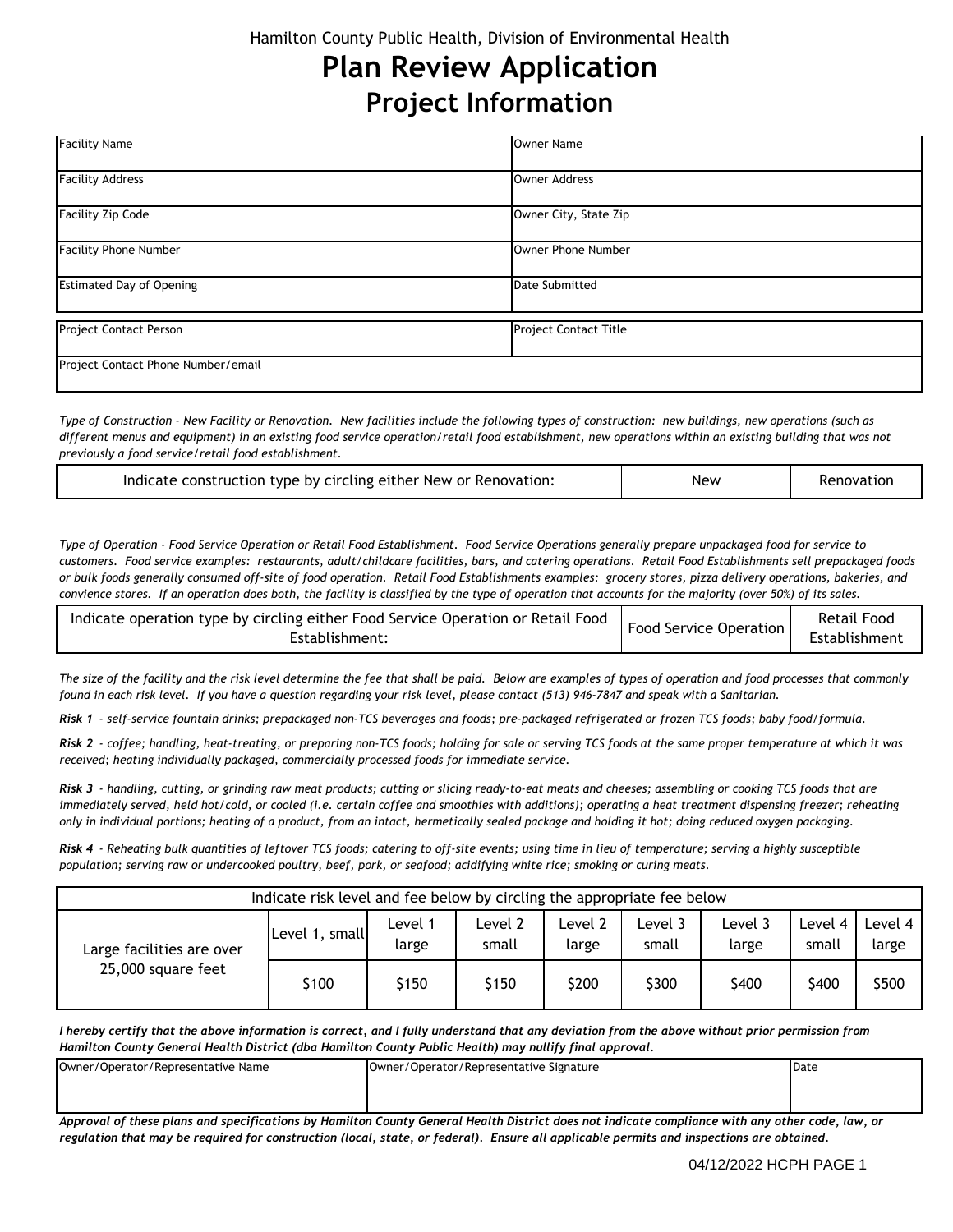#### Hamilton County Public Health, Division of Environmental Health

## **Plan Review Application Application Checklist**

*Prior to construction or renovation of a food service operation or retail food establishment, a set of plans shall be submitted to Hamilton County Public Health, Division of Environmental Health. Ensure all of the applicable items are included with your application. Plan review applications can take up to 30 days for review. Incomplete applications can delay approval and subsequent facility operation. Indicate (by check or x) if items are included or not in space provided at left.*

| Included/NA | Items To Be Included in Plan Review                                                                                                                                                                                                                                                                                                                                                                                                                                                  |  |
|-------------|--------------------------------------------------------------------------------------------------------------------------------------------------------------------------------------------------------------------------------------------------------------------------------------------------------------------------------------------------------------------------------------------------------------------------------------------------------------------------------------|--|
|             | 1. Menu or list of foods to be sold; include catering or banquet menus if applicable.                                                                                                                                                                                                                                                                                                                                                                                                |  |
|             | 2. List of equipment stating manufacturer and model number. All equipment must be approved by a recognized food<br>equipment testing agency (e.g. NSF, UL, ETL). Note all used equipment on equipment list (used equipment specifications<br>shall comply with current Ohio Uniform Food Safety Code).                                                                                                                                                                               |  |
|             | 3. A floor plan of the operation showing the following items: total area used for food operation, entrances and exits,<br>location of equipment (i.e. coolers, freezers, steam tables, microwaves, soda machine, rapid chiller, etc).                                                                                                                                                                                                                                                |  |
|             | 4. A plumbing plan of the operation showing the locations of plumbing fixtures including hand sinks, food preparation<br>sinks, three compartment sinks, ware washing machine, floor drains, water heater, grease interceptor, and air gaps on<br>required equipment.                                                                                                                                                                                                                |  |
|             | PAGE 4<br>5. Surface finish list of floors, walls, and ceilings throughout food operation.                                                                                                                                                                                                                                                                                                                                                                                           |  |
|             | 6. Required polices and procedures to be submitted for review: Employee Health Policy and Vomitting, Blood,<br>Diarrhea Clean-Up Policy. Also, submit other procedures policies as applicable: time in lieu of temperature, HACCP, and<br>Ohio Department of Health (ODH) approved variance. Call (513) 946-7847 if you have questions regarding your proposed<br>operation and if it requires additional plans or policies to be submitted.                                         |  |
|             | 7. A completed Plan Review Construction Worksheet. To be completed by someone familiar with construction,                                                                                                                                                                                                                                                                                                                                                                            |  |
|             | PAGE 3<br>building materials, and equipment to be installed.                                                                                                                                                                                                                                                                                                                                                                                                                         |  |
|             | 8. A completed Plan Review Facility Operations Worksheet. To be completed by someone familiar with the facility<br><b>PAGES 5-7</b><br>operations such as food safety, food handling, sanitizing procedures, and employee health.                                                                                                                                                                                                                                                    |  |
|             | 9. Ohio Food Manager Certification. Ohio law requires a certain level of food safety training for management of a<br>Level 3 or Level 4 facility. At least one person per facility must have obtained an Ohio Food Manager Certificate.<br>Contact the office at (513) 946-7847 or visit our website for more information on food safety class offerings.<br><b>ATTACH CERTIFICATE</b>                                                                                               |  |
|             | 10. Person-In-Charge (PIC) Certification. Ohio law requires that there is always one person on-site that has obtained a<br>Person-In-Charge Certificate for all facilities. There are a variety of options available to complete this requirement,<br>including online courses. HCPH also teaches an approved course twice per month. Contact the office at (513) 946-7847<br><b>ATTACH CERTIFICATE</b><br>or visit our website for more information on food safety class offerings. |  |
|             | 11. Plan Review Application and Fee submitted to: Hamilton County Public Health, 250 William Howard Taft, 2nd Fl,<br>Cincinnati, OH 45219                                                                                                                                                                                                                                                                                                                                            |  |

### **Hours of Operation**

|      | Please indicate the hours of operation for the facility for each of the following days of the week |        |         |           |          |        |          |  |  |
|------|----------------------------------------------------------------------------------------------------|--------|---------|-----------|----------|--------|----------|--|--|
| Day  | Sundav                                                                                             | Mondav | Tuesday | Wednesday | Thursdav | Fridav | Saturday |  |  |
| Time |                                                                                                    |        |         |           |          |        |          |  |  |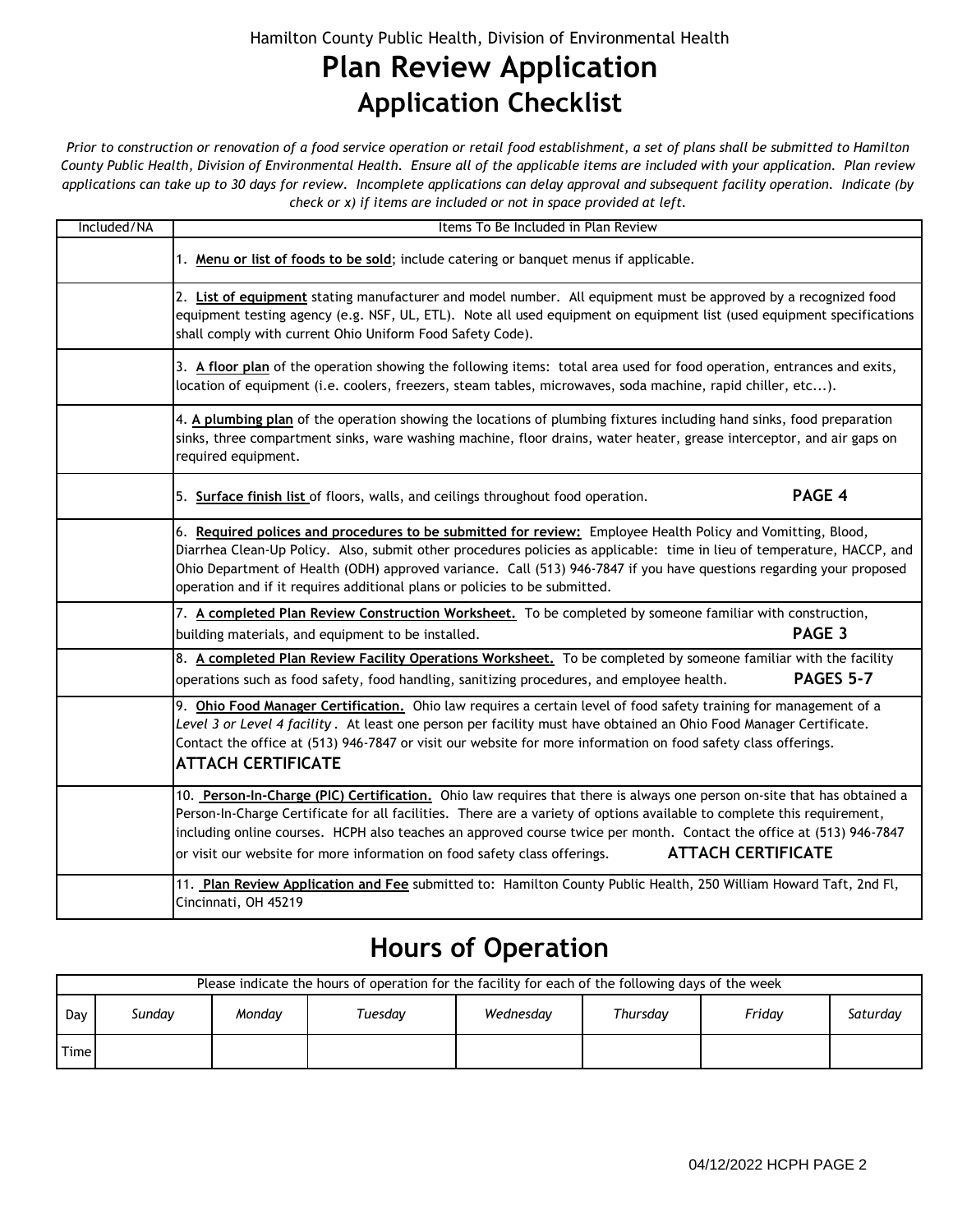# **Plan Review Application Construction Worksheet**

| <b>Facility Name</b>                                                                                                                                                                                                                                                                                                                                                                                                                                                                                 |   |  |                            | <b>Facilty Address</b>                      |   |                                      |                            |         |
|------------------------------------------------------------------------------------------------------------------------------------------------------------------------------------------------------------------------------------------------------------------------------------------------------------------------------------------------------------------------------------------------------------------------------------------------------------------------------------------------------|---|--|----------------------------|---------------------------------------------|---|--------------------------------------|----------------------------|---------|
| Directions: This worksheet addresses facility construction, building materials, and large equipment. It is recommended that the person<br>filling out this worksheet be familiar with the types of materials and equipment that will be installed in the facility. Either circle the<br>appropriate response or use space provided to write any responses. If required information is too lengthy to write into space provided on<br>this worksheet, please attach copies of documents to worksheet. |   |  |                            |                                             |   |                                      |                            |         |
| Name of Person Fill Out Form                                                                                                                                                                                                                                                                                                                                                                                                                                                                         |   |  |                            | Title                                       |   |                                      |                            |         |
| Contact Phone Number/email                                                                                                                                                                                                                                                                                                                                                                                                                                                                           |   |  |                            | Date Submitted                              |   |                                      |                            |         |
|                                                                                                                                                                                                                                                                                                                                                                                                                                                                                                      |   |  |                            |                                             |   |                                      |                            |         |
| Section I: Plumbing                                                                                                                                                                                                                                                                                                                                                                                                                                                                                  |   |  |                            |                                             |   |                                      |                            |         |
| 1. Is the water supply municipal or private (such as well water). Note: attach approvals if private.                                                                                                                                                                                                                                                                                                                                                                                                 |   |  |                            |                                             |   |                                      | Municipal                  | Private |
| 2. Is the waste water system municipal or private (such as septic). Note: attach approvals if private.                                                                                                                                                                                                                                                                                                                                                                                               |   |  |                            |                                             |   |                                      | Municipal                  | Private |
| 3. What is the size of the water heater (in gallons or gallons per minute)? Write "tankless" if applicable.                                                                                                                                                                                                                                                                                                                                                                                          |   |  |                            |                                             |   |                                      |                            |         |
| 4. What is the size of the grease trap?                                                                                                                                                                                                                                                                                                                                                                                                                                                              |   |  |                            |                                             |   |                                      |                            |         |
| 5. Fill out the below chart with information as it pertains to the facility. All plumbing fixtures require backflow prevention (i.e. an air gap,<br>indirect drain, or approved backflow prevention device). Use the blank space to include any other plumbed fixtures.                                                                                                                                                                                                                              |   |  |                            |                                             |   |                                      |                            |         |
| <b>Plumbing Fixture Type</b>                                                                                                                                                                                                                                                                                                                                                                                                                                                                         | # |  | <b>Backflow Prevention</b> | <b>Plumbing Fixture Type</b>                | # |                                      | <b>Backflow Prevention</b> |         |
| Hand Sink (including bathrooms)                                                                                                                                                                                                                                                                                                                                                                                                                                                                      |   |  |                            | Ice Machine                                 |   |                                      |                            |         |
| 3 - Compartment Sink                                                                                                                                                                                                                                                                                                                                                                                                                                                                                 |   |  |                            | Ice Bin                                     |   |                                      |                            |         |
| <b>Food Preparation Sink</b>                                                                                                                                                                                                                                                                                                                                                                                                                                                                         |   |  |                            | Dipper Well                                 |   |                                      |                            |         |
| Mop Sink                                                                                                                                                                                                                                                                                                                                                                                                                                                                                             |   |  |                            | <b>Steam Table</b>                          |   |                                      |                            |         |
| Dishwashing machine                                                                                                                                                                                                                                                                                                                                                                                                                                                                                  |   |  |                            | Spray Arms                                  |   |                                      |                            |         |
| Garbage Grinder/Disposal                                                                                                                                                                                                                                                                                                                                                                                                                                                                             |   |  |                            | Soda Machine/Soda Gun                       |   |                                      |                            |         |
|                                                                                                                                                                                                                                                                                                                                                                                                                                                                                                      |   |  |                            |                                             |   |                                      |                            |         |
|                                                                                                                                                                                                                                                                                                                                                                                                                                                                                                      |   |  |                            |                                             |   |                                      |                            |         |
| Section II: General Construction                                                                                                                                                                                                                                                                                                                                                                                                                                                                     |   |  |                            |                                             |   |                                      |                            |         |
| 6. Are hand washing sinks located in food preparation and ware washing areas?                                                                                                                                                                                                                                                                                                                                                                                                                        |   |  |                            |                                             |   |                                      | Yes                        | No      |
| 7. Will all outside and restroom doors be self-closing?                                                                                                                                                                                                                                                                                                                                                                                                                                              |   |  |                            |                                             |   |                                      | Yes                        | No      |
| 8. Are screen doors provided for all entrances left open to the outside?                                                                                                                                                                                                                                                                                                                                                                                                                             |   |  |                            |                                             |   |                                      | Yes                        | No      |
| 9. Do all windows that can be opened have a minimum of 16 mesh to 1 inch screening?                                                                                                                                                                                                                                                                                                                                                                                                                  |   |  |                            |                                             |   |                                      | Yes                        | No      |
| 10. Will insect electrocution/control devices be used in the facility? (If so, ensure locations are marked on plans.)                                                                                                                                                                                                                                                                                                                                                                                |   |  |                            |                                             |   |                                      | Yes                        | No      |
| 11. Is the area around the building clear of unnecessary brush, litter, boxes, and other insect or rodent harborages?                                                                                                                                                                                                                                                                                                                                                                                |   |  |                            |                                             |   |                                      | Yes                        | No      |
| 12. Are there storm drains located in the dumpster area?                                                                                                                                                                                                                                                                                                                                                                                                                                             |   |  |                            |                                             |   |                                      | Yes                        | No      |
| 13. Are there any hose spigots located in the dumpster area?                                                                                                                                                                                                                                                                                                                                                                                                                                         |   |  |                            |                                             |   |                                      | Yes                        | No      |
| 14. Will all lighting in food preparation and storage areas be shielded or shatterproof?                                                                                                                                                                                                                                                                                                                                                                                                             |   |  |                            |                                             |   |                                      | Yes                        | No      |
| 15. At a distance of 30-inches above the floor, the following lighting levels are required:                                                                                                                                                                                                                                                                                                                                                                                                          |   |  |                            |                                             |   |                                      | <b>Initials:</b>           |         |
| 50 foot candles (540 lux) in food                                                                                                                                                                                                                                                                                                                                                                                                                                                                    |   |  |                            | 20 foot candles (215 lux) in customer self- |   | 10 foot candles (108 lux) in walk-in |                            |         |
| preparation areas where employees work<br>service (buffets, salad bars), displays of fresh<br>coolers, dry storage areas, and                                                                                                                                                                                                                                                                                                                                                                        |   |  |                            |                                             |   |                                      |                            |         |

produce, inside equipment (reach-in coolers), and restrooms.

with food, utensils, and equipment or where employee safety is a factor.

areas/rooms when cleaning.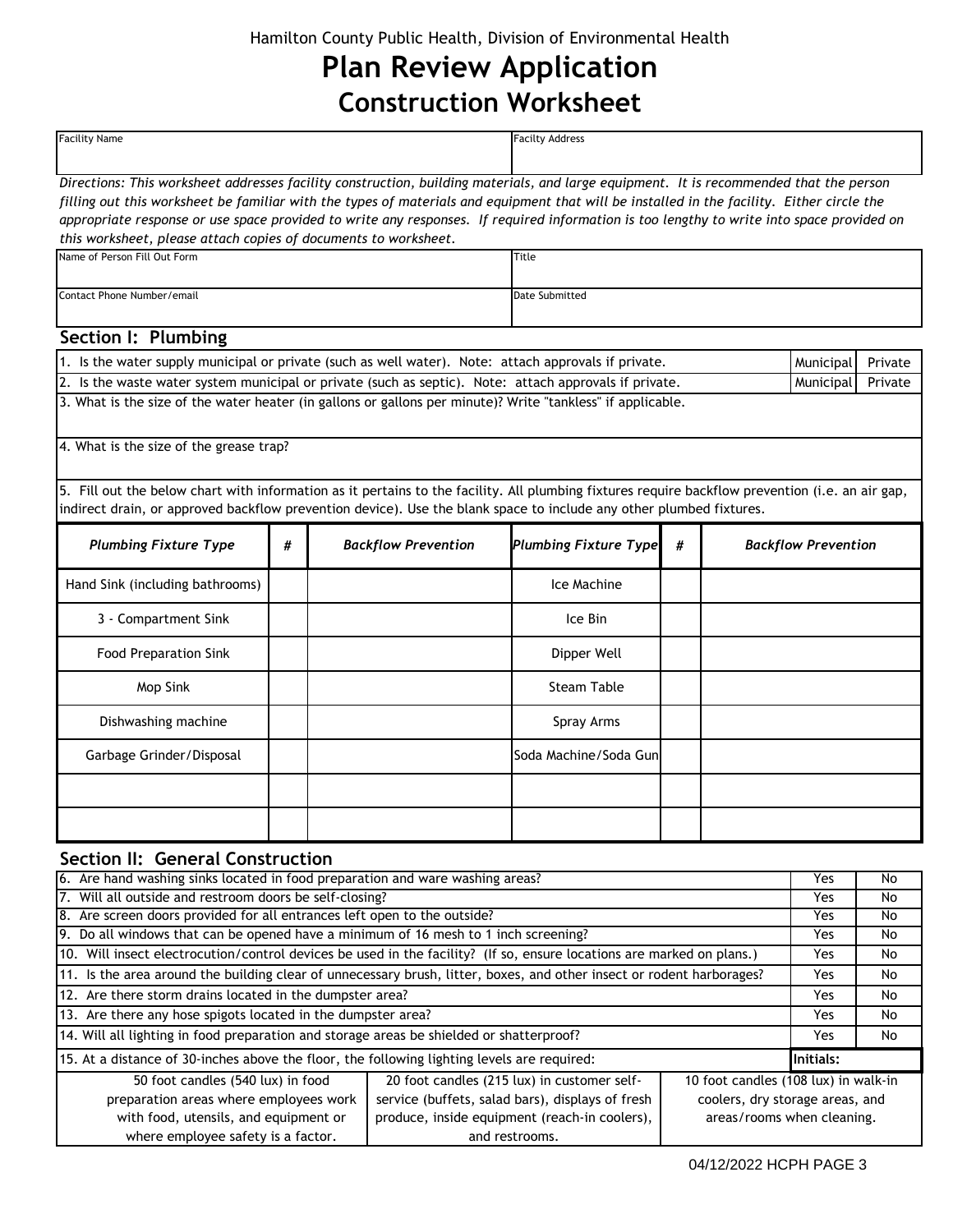#### **Section III: Finish Schedule**

|                                  | 16. Fill out the below chart with the types of building materials used in the various areas. Note: use caulk/sealant in the appropriate areas<br>(i.e. high splash - silicone caulk; behind hood/grills - high temperature caulk); ensure all floor-wall junctures have a minimum of 4 inch cove<br>base molding. See "Approved Finishes Table" below for more information. |      |         |
|----------------------------------|-----------------------------------------------------------------------------------------------------------------------------------------------------------------------------------------------------------------------------------------------------------------------------------------------------------------------------------------------------------------------------|------|---------|
| Area                             | Floor                                                                                                                                                                                                                                                                                                                                                                       | Wall | Ceiling |
| Kitchen                          |                                                                                                                                                                                                                                                                                                                                                                             |      |         |
| Bar                              |                                                                                                                                                                                                                                                                                                                                                                             |      |         |
| Dish-<br>washing<br>area         |                                                                                                                                                                                                                                                                                                                                                                             |      |         |
| Dry Food<br>Storage              |                                                                                                                                                                                                                                                                                                                                                                             |      |         |
| Walk-ins<br>(Cooler/<br>Freezer) |                                                                                                                                                                                                                                                                                                                                                                             |      |         |
| Indoor<br>Refuse/<br>Garbage     |                                                                                                                                                                                                                                                                                                                                                                             |      |         |
| Restrooms                        |                                                                                                                                                                                                                                                                                                                                                                             |      |         |
| Utility/Mop<br>Room              |                                                                                                                                                                                                                                                                                                                                                                             |      |         |
| Employee<br><b>Break Room</b>    |                                                                                                                                                                                                                                                                                                                                                                             |      |         |
| Buffet/<br>Service<br>Area       |                                                                                                                                                                                                                                                                                                                                                                             |      |         |

#### Approved Finishes Table

| Area                                                                                      | Floor                                                                       | Wall                                                                                                                                                       | Ceiling                                                                                        |
|-------------------------------------------------------------------------------------------|-----------------------------------------------------------------------------|------------------------------------------------------------------------------------------------------------------------------------------------------------|------------------------------------------------------------------------------------------------|
| Kitchen -<br>Cooking                                                                      | Quarry tile, poured<br>seamless, sealed concrete                            | Stainless Steel, Aluminum, Ceramic Tile                                                                                                                    | Plastic Coated or metal clad<br>fiberboard, dry wall epoxy glazed<br>surface, plastic laminate |
| All other<br>areas of the<br>kitchen,<br>storage,<br>dish<br>washing,<br>and<br>bathrooms | Quarry tile, poured<br>seamless, sealed concrete,<br>vinyl composition tile | Stainless Steel, Aluminum, Ceramic Tile, Fiberglass Reinforced<br>Plastic (FRP), epoxy painted drywall, filled block with epoxy<br>paint or glazed surface | Plastic Coated or metal clad<br>fiberboard, dry wall epoxy glazed<br>surface, plastic laminate |
| <b>Dining</b><br>Areas                                                                    | Carpets must be durable<br>and easily cleanable                             | N/A                                                                                                                                                        | N/A                                                                                            |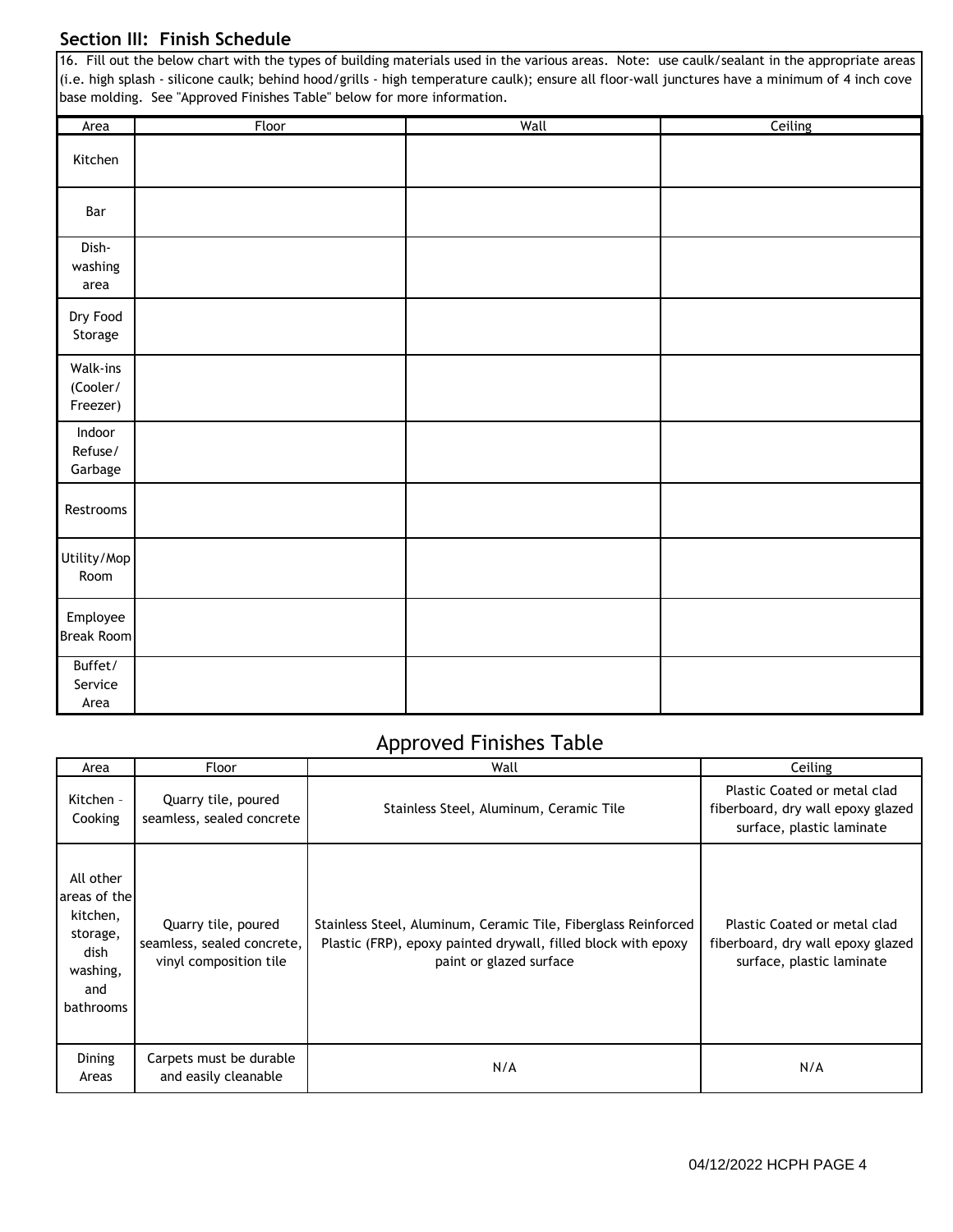# **Plan Review Application Facility Operations Worksheet**

**Facility Name Facility Address** 

| Directions: It is recommended that the person filling out this worksheet be familiar with all operations within the facility. This<br>worksheet addresses facility operations such as food safety, food handling, sanitizing procedures, employee health, and so forth. Either                                                                                                                                    |                |     |    |  |
|-------------------------------------------------------------------------------------------------------------------------------------------------------------------------------------------------------------------------------------------------------------------------------------------------------------------------------------------------------------------------------------------------------------------|----------------|-----|----|--|
| circle the appropriate response or use space provided to write any responses. If required plans/procedures (such as a HACCP) are too                                                                                                                                                                                                                                                                              |                |     |    |  |
| lengthy to write into space provided on this worksheet, please attach copies of documents to worksheet.                                                                                                                                                                                                                                                                                                           |                |     |    |  |
| Name of Person Filling Out Form                                                                                                                                                                                                                                                                                                                                                                                   | Title          |     |    |  |
| Contact Phone Number/email                                                                                                                                                                                                                                                                                                                                                                                        | Date Submitted |     |    |  |
| Section I: Food Safety                                                                                                                                                                                                                                                                                                                                                                                            |                |     |    |  |
| 1. Time/temperature controlled for safety (TCS) foods are foods that require either a limited time at room temperature or                                                                                                                                                                                                                                                                                         |                |     |    |  |
| maintaining the food at a certain temperature to limit the growth of disease causing microorganisms or toxin formation. All<br>TCS food being stored or held cold is required to be at or below a temperature of 41°F. All TCS food being held hot is required<br>to be at or above 135° F. Will this facility have TCS foods on-site?                                                                            |                | Yes | No |  |
| 2. Describe the methods that will be used to keep foods cold during storage or holding (i.e. walk-in coolers/freezers, reach-in coolers<br>freezers, ice baths, etc):                                                                                                                                                                                                                                             |                |     |    |  |
|                                                                                                                                                                                                                                                                                                                                                                                                                   |                |     |    |  |
| 3. If applicable, describe how cross-contamination will be prevented (i.e. raw versus ready-to-eat items).                                                                                                                                                                                                                                                                                                        |                |     |    |  |
|                                                                                                                                                                                                                                                                                                                                                                                                                   |                |     |    |  |
| 4. Describe below the methods that will be used to keep foods hot during holding (i.e. steam tables, range, etc):                                                                                                                                                                                                                                                                                                 |                |     |    |  |
| 5. Will this facility use time, instead of temperature, as a control method to control microorganism growth and toxin formation?                                                                                                                                                                                                                                                                                  |                | Yes | No |  |
| If "Yes", provide a copy of time procedure with application.                                                                                                                                                                                                                                                                                                                                                      |                |     |    |  |
| 6. Cooking of raw meats, eggs, poultry and seafood is required to destroy certain disease causing microorganisms. Will this<br>facility cook raw meats, eggs, poultry, or seafood?                                                                                                                                                                                                                                |                | Yes | No |  |
| 7. Will this facility cook for service or sale any of the above listed raw meat products in a raw or undercooked form? If "Yes",<br>provide copy of consumer advisory (either on menu or attached to application).                                                                                                                                                                                                |                | Yes | No |  |
| 8. Thawing is the process by which a TCS food is taken from a frozen state to a non-frozen state. Acceptable methods of<br>thawing TCS foods are: storage of frozen foods under refrigeration (41° F or below), submerge foods under running water not to<br>exceed 70° F, thaw in a microwave (as part of cooking process), or cooking foods from a frozen state directly. Will this facility<br>thaw TCS foods? |                |     |    |  |
| 9. Which methods (as described above) will be used to thaw TCS foods (if no thawing will occur, write NA)?                                                                                                                                                                                                                                                                                                        |                |     |    |  |
|                                                                                                                                                                                                                                                                                                                                                                                                                   |                |     |    |  |
| 10. All TCS foods shall be cooled from 135° F to 70° F within 2 hours and from 135° F to 41° F within 6 hours. Various methods                                                                                                                                                                                                                                                                                    |                |     |    |  |
| can be used to cool TCS foods within the appropriate time period, such as: placing food in refrigeration, placing food in shallow<br>pans under refrigeration, placing food in ice baths, using ice paddles/ice wands/ice sticks, or using a rapid chiller. Will this<br>facility cool TCS foods?                                                                                                                 |                | Yes | No |  |
| 11. Describe what methods will be used to cool TCS foods (if no cooling will occur, write NA).                                                                                                                                                                                                                                                                                                                    |                |     |    |  |
|                                                                                                                                                                                                                                                                                                                                                                                                                   |                |     |    |  |
|                                                                                                                                                                                                                                                                                                                                                                                                                   |                |     |    |  |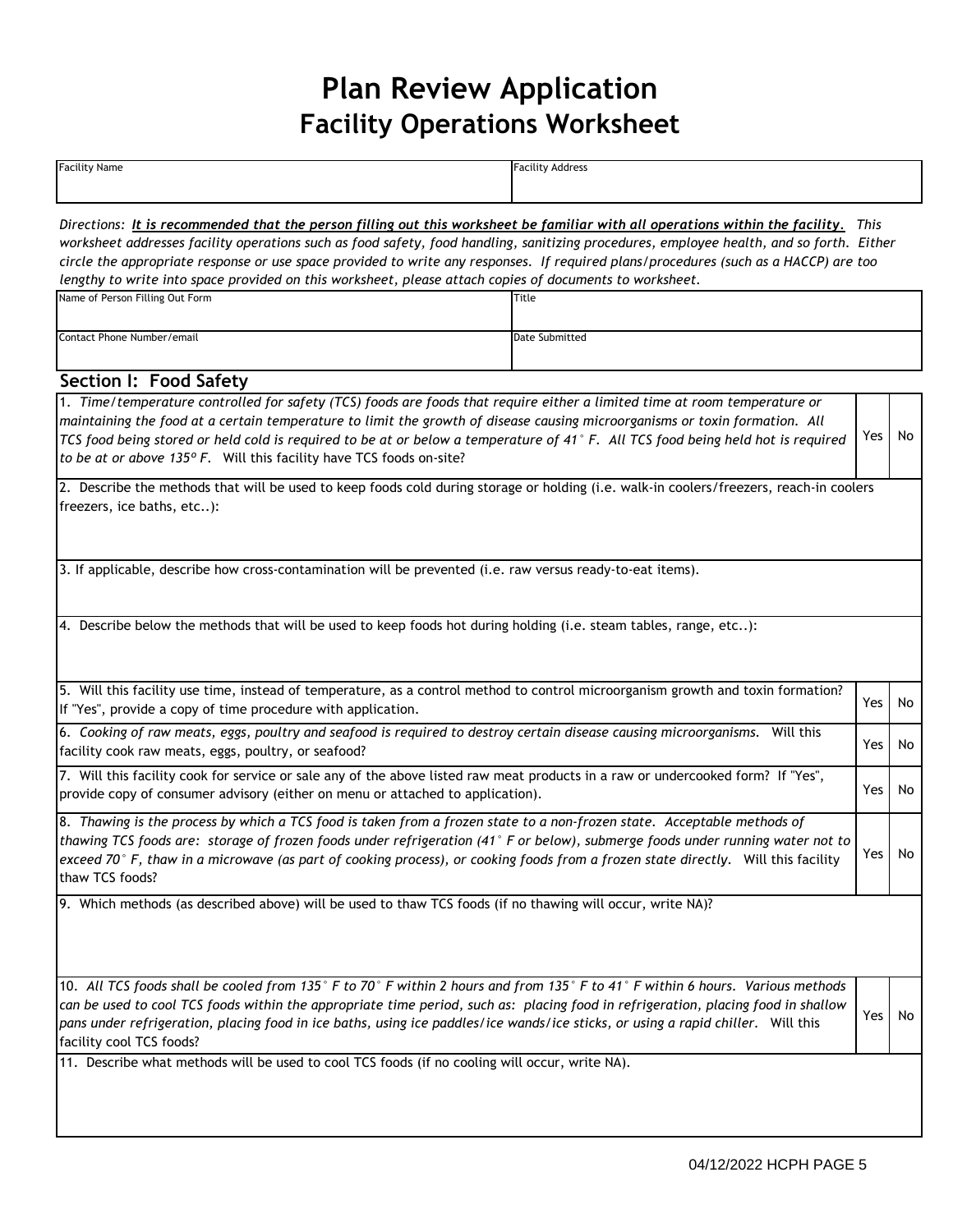#### Section I: Food Safety (cont.)

| Section I: Food Safety (cont.)                                                                                                                                                                                                                                                                                                                                                        |     |     |
|---------------------------------------------------------------------------------------------------------------------------------------------------------------------------------------------------------------------------------------------------------------------------------------------------------------------------------------------------------------------------------------|-----|-----|
| 12. Reheating is the process by which previously cooled TCS foods are heated again for hot holding. Reheating does not include<br>heating TCS foods which arrive at the facility in a precooked state or reheating for immediate service. Reheated TCS food shall<br>be heated to a temperature of 165° F for 15 seconds within 2 hours. Will this facility reheat TCS foods?         | Yes | No. |
| 13. Describe what method(s) will be used to reheat TCS foods (if no reheating will occur, write NA).                                                                                                                                                                                                                                                                                  |     |     |
| 14. What type of temperature measuring device will be used to check internal temperatures of TCS foods (i.e. digital, stem type,<br>thermocouple, etc)?                                                                                                                                                                                                                               |     |     |
| 15. How often will the temperature measuring device be calibrated?                                                                                                                                                                                                                                                                                                                    |     |     |
| 16. Will this facility serve or prepare sushi? If "No", skip to Question 18.                                                                                                                                                                                                                                                                                                          | Yes | No  |
| 17. Will this facility freeze meats on-site for parasite destruction? If "No", a "Letter of Guarantee" must be obtained from<br>supplier(s) and kept on site for review during inspections.                                                                                                                                                                                           | Yes | No  |
| 18. Will this facility make acidified rice and store at room temperature? If "Yes", attach a copy of the HACCP plan to this<br>worksheet.                                                                                                                                                                                                                                             | Yes | No  |
| 19. Will this facility reduce oxygen package, sous vide, vacuum seal, cook chill, or smoke meat/fish for preservation any<br>products? If "Yes", attach a copy of the HACCP plan to this worksheet.                                                                                                                                                                                   | Yes | No  |
| 20. Will this facility bottle fresh, unpasteurized juice?                                                                                                                                                                                                                                                                                                                             | Yes | No  |
| 21. Will this facility make it's own yogurt, cheese, sour cream, other cultured dairy product, or other fermented food product? If<br>"Yes", a variance shall be obtained from the State of Ohio before operation.                                                                                                                                                                    | Yes | No  |
| 22. Will this facility make it's own jerky to store at room temperature? If "Yes", a variance shall be obtained from the State of<br>Ohio before operation.                                                                                                                                                                                                                           | Yes | No  |
| 23. Will this facility be curing meat? If "Yes", a variance shall be obtained from the State of Ohio before operation.                                                                                                                                                                                                                                                                | Yes | No  |
| 24. Catering is defined as preparing food on-site and then transporting prepared food to another location for service. Catering<br>does not include preparing party trays, sandwich trays, special orders that are picked up at the facility by the consumer.<br>Catering does not include the delivery of food (such as pizza) to the consumer. Does this facility plan on catering? | Yes | No  |
| 25. Describe below how food will be kept hot/cold during transportation (if no catering will occur, write NA).                                                                                                                                                                                                                                                                        |     |     |
| Does this facility plan to serve a highly susceptible population (i.e. nursing home, hospital, etc)?<br>26.                                                                                                                                                                                                                                                                           | Yes | No  |
| 27. All food is required to come from an approved and inspected source. Where does this facility plan to obtain its food from?                                                                                                                                                                                                                                                        |     |     |
| 28. Will produce be washed on-site prior to use or will produce be pre-washed?                                                                                                                                                                                                                                                                                                        |     |     |
| 29. How will this facility prevent bare hand contact with ready-to-eat foods (i.e. disposable gloves, utensils, food grade paper, etc)? Latex<br>gloves are not acceptable due to latex allergy.                                                                                                                                                                                      |     |     |